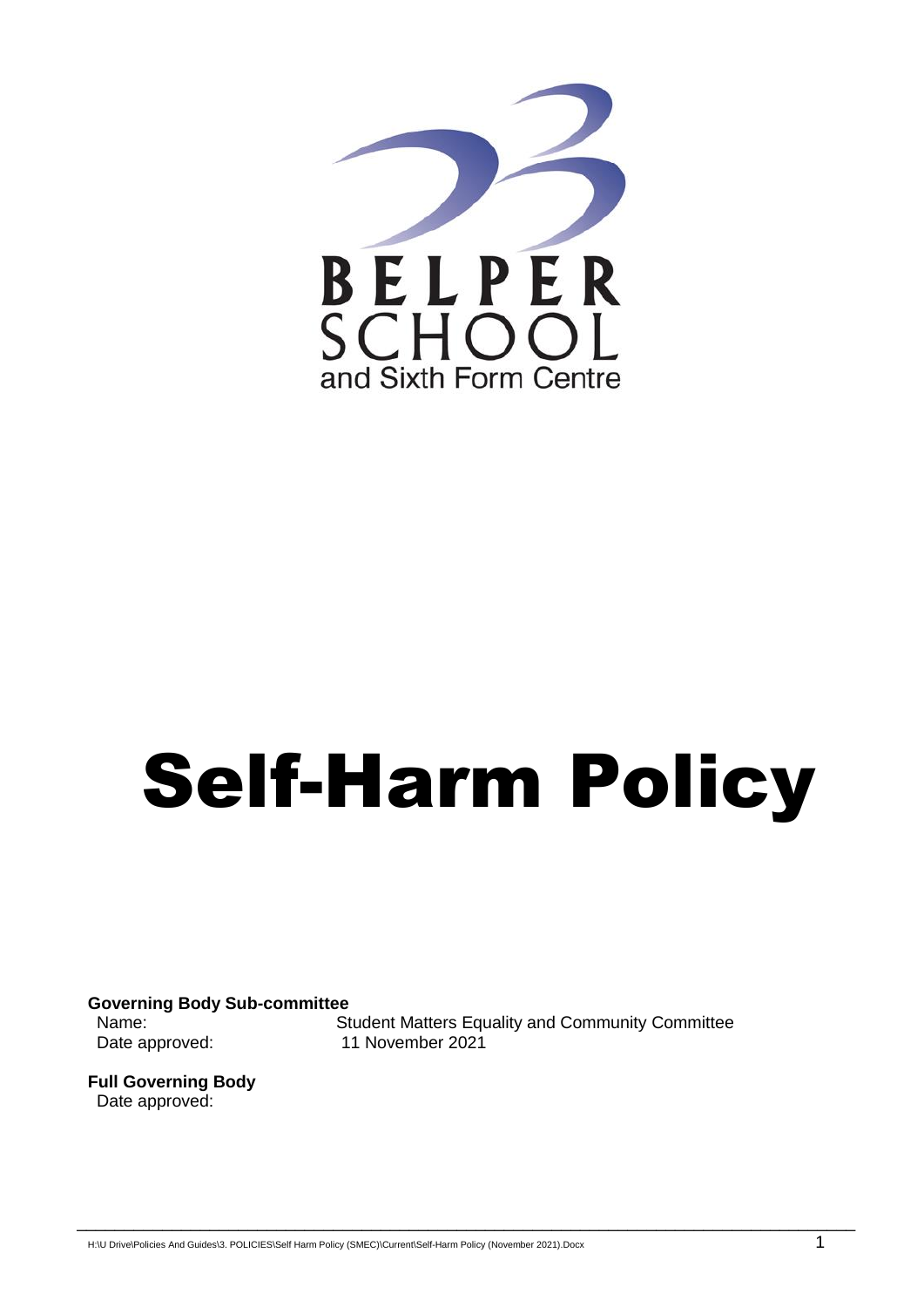

Belper School and Sixth Form Centre fully recognises its responsibilities for Child Protection and Safeguarding. This policy should be read in conjunction with the Belper School and Sixth Form Centre Child Protection and Safeguarding Policy.

Despite the fear and anxiety, self-harming behaviour provokes, it is a very common problem particularly among children and young people. Working with children and young people who self- harm can evoke a wide range of emotions; anger, frustration and sadness which often reflect the emotions of the child or young person who is self-harming.

It is not easy to tell if someone is self-harming and children and young people find it difficult to approach people for support. This is partly because children and young people feel ashamed and guilty about their behaviour. The stigma associated with self-harm can prevent children and young people getting the support and information they need to establish better ways of coping. Therefore, it is essential when a student makes a disclosure to a member of staff it is not dismissed and is taken seriously.

# **Aims**

The aims of this policy are:

- 1. To increase understanding and awareness of self-harm amongst staff, parents/carers and peers
- 2. To alert staff, parents/carers and peers to warning signs and risk factors
- 3. To provide support to those around the student who self-harm, including staff, parents/carers and peers
- 4. To create a culture in school where it is acceptable to report self-harm and talk about it.

#### **Objectives**

The objectives of this policy are:

- 1. To provide a consistent approach for supporting the students who self-harm
- 2. To provide early intervention and support for the student's emotional wellbeing
- 3. To have effective signposting to ensure students are accessing the appropriate level of support
- 4. To ensure that staff have appropriate training to support student needs.

It is important to give students time to talk and space in order to explore some of the difficulties that may have occurred. Staff then need to be aware of types of help and support that may be available or needed. It is also important to acknowledge that self-harm is not automatically an indicator of mental illness.

Parents/carers and peers need to know that they are able to approach the school's Wellbeing Team to discuss this topic in relation to a young person that they are worried about. The Wellbeing Team will then be able to offer support to peers or signpost parents/carers to appropriate support and interventions.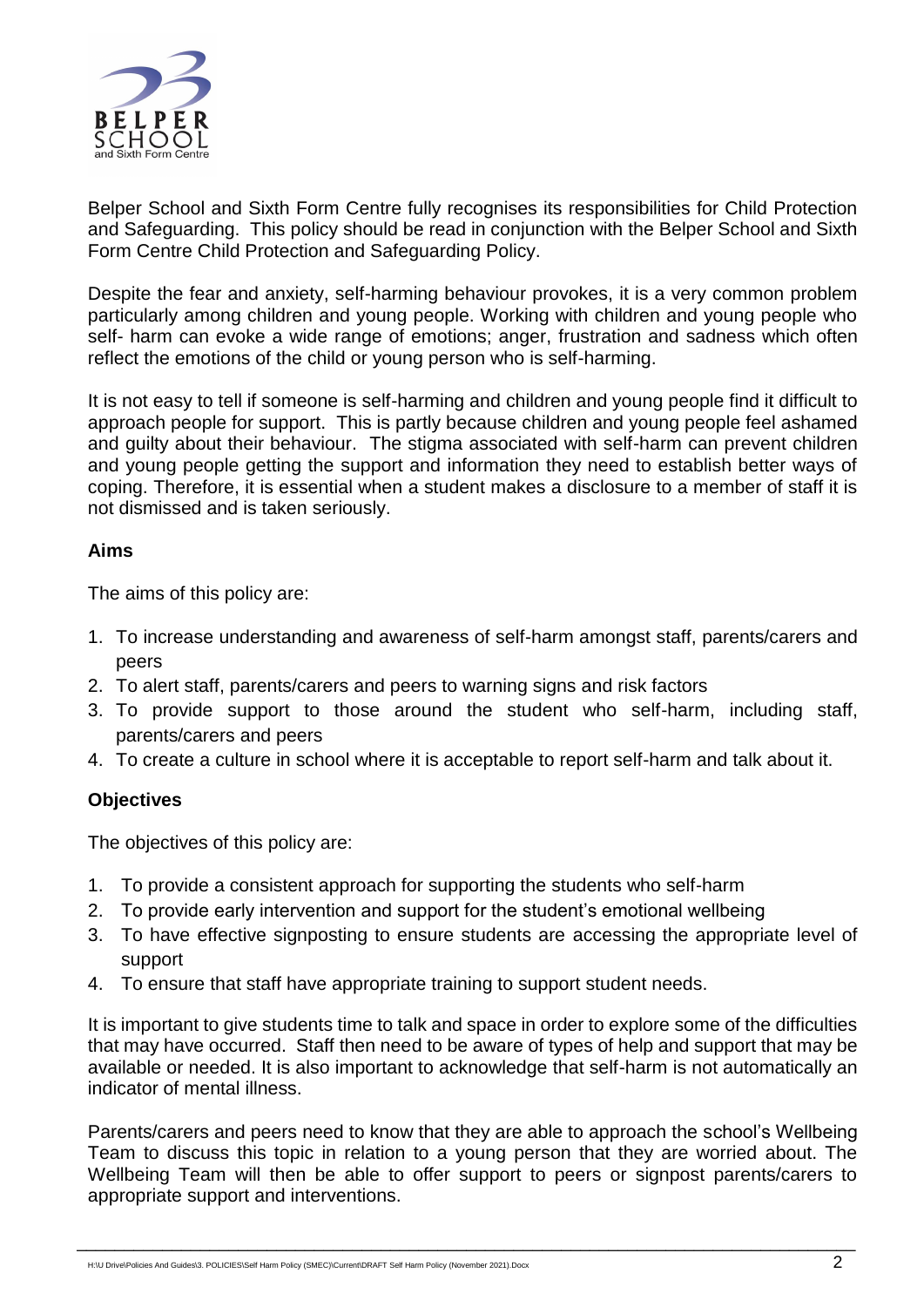

# **Principles**

Safeguarding arrangements in our school are underpinned by two key principles:

- 1. Safeguarding is everyone's responsibility: all staff, governors and volunteers should play their full part in keeping children safe.
- 2. A child-centred approach: a clear understanding of the needs and views of children.

# **Information**

Self-Harm refers to the *deliberate* self-infliction of damage to one's own body, including but not limited to:

- 1. Cutting, scratching, scraping or picking skin.
- 2. Swallowing inedible objects.
- 3. Overdosing on prescription or non-prescription drugs.
- 4. Swallowing hazardous materials or substances.
- 5. Burning or scalding.
- 6. Hair pulling.
- 7. Banging or hitting the head or other parts of the body.
- 8. Scouring or scrubbing the body excessively.

Note: Self –harm does NOT usually refer to substance misuse or eating disorders although we accept that the student is communicating distress through these actions.

\_\_\_\_\_\_\_\_\_\_\_\_\_\_\_\_\_\_\_\_\_\_\_\_\_\_\_\_\_\_\_\_\_\_\_\_\_\_\_\_\_\_\_\_\_\_\_\_\_\_\_\_\_\_\_\_\_\_\_\_\_\_\_\_\_\_\_\_\_\_\_\_\_\_\_\_\_\_\_\_\_\_

#### **Risk Factors**

- Depression/anxiety/stress/academic worry
- Poor communication skills
- Low self-esteem
- Poor problem-solving skills
- Hopelessness
- **•** Impulsivity
- Drug or alcohol abuse
- Unreasonable expectations
- Neglect or physical, sexual or emotional abuse
- Poor parental relationships and arguments
- Depression, self-harm or suicide in the family
- Difficulty in forging friendships
- Being bullied or rejected by peers
- **Lack of self esteem**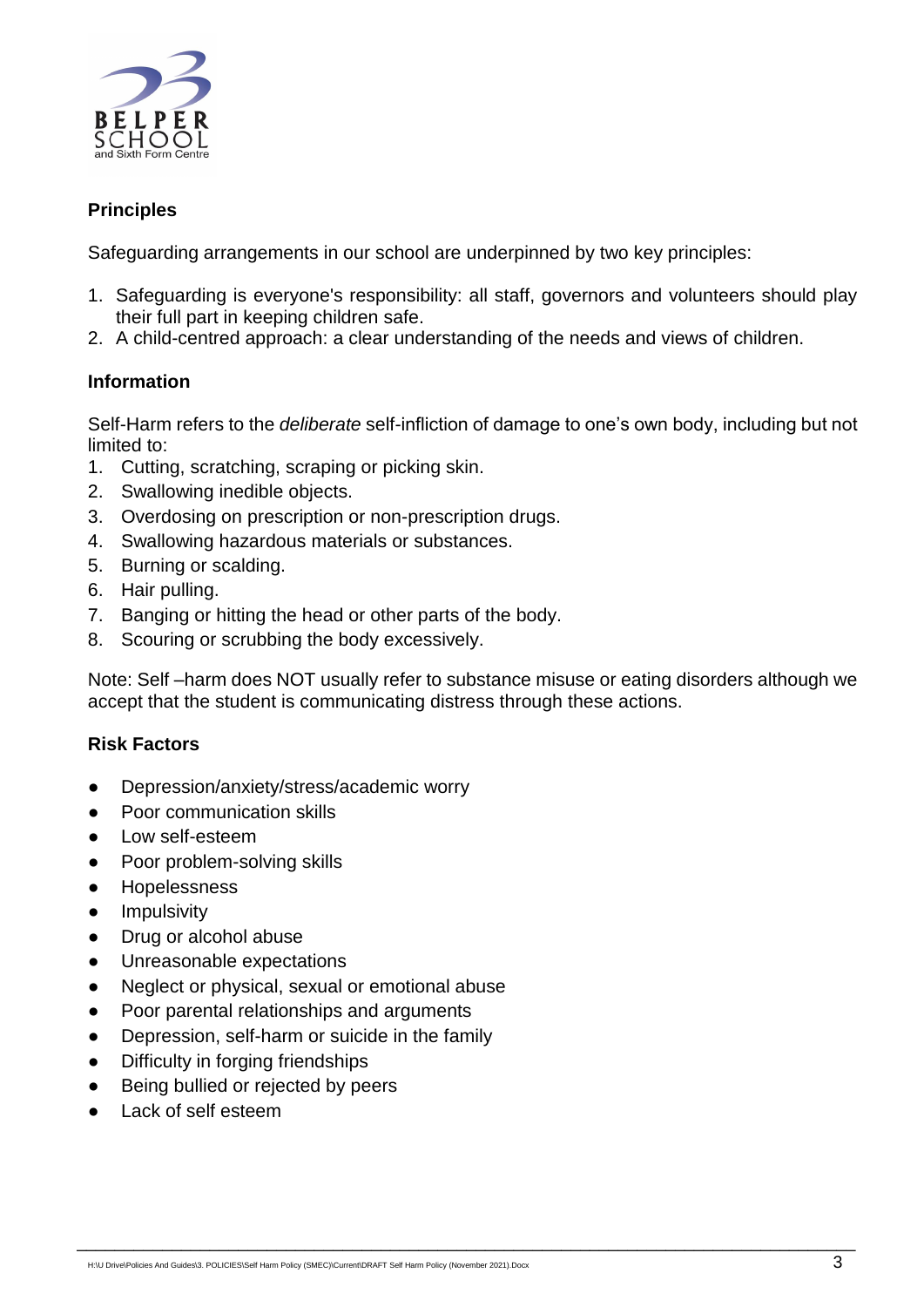

# **School Procedures**

School staff may become aware of warning signs, which indicate a student is experiencing difficulties that may lead to thoughts of self-harm or suicide. Possible warning signs include:

- 1. Changes in eating / sleeping habits
- 2. Increased isolation from friends or family, becoming socially withdrawn
- 3. Changes in family circumstances, divorce, violence, not getting on with parents etc.
- 4. Changes in activity and mood e.g. more aggressive or introverted than usual
- 5. Lowering of academic achievement
- 6. Talking or joking about self-harm or suicide more than would be expected within the context of the lesson/situation
- 7. Abusing drugs or alcohol
- 8. Expressing feelings of failure, uselessness or loss of hope
- 9. Changes in appearance.

Any staff concerned about a student's emotional health and wellbeing should speak to one of the Wellbeing Team. They will coordinate the appropriate sharing of information to key staff such as the Head of Year or Form Tutor who has daily contact with the student and who can monitor and offer support in the first instance. The Wellbeing Team will review which other members of the school staff need to be made aware. The Wellbeing Team will make the decision when and how the parent will be contacted. It is only in exceptional circumstances (with guidance from an outside agency) where the parent/carer would not be informed. Should this situation arise then the advice from the outside agency would be followed.

Staff supporting students MUST be aware of effective strategies in helping students cope. Support information can be gathered via the staff area of the Belper School intranet in the 'policies and procedures' folder.

A student may choose to confide in a member of school staff if they are concerned about their own welfare, or that of a peer. Students need to be made aware that it is not possible for staff to offer complete confidentiality and this information will need to be passed to the Wellbeing Team.

*If any member of staff feels a student is in immediate danger of harm, normal child protection procedures should be followed. The Wellbeing Team should be informed immediately and they will work with the school's medical team and appropriate outside agencies to ensure the safety of the student.* 

*In the case of an acutely distressed student, the immediate safety of the student is paramount and an adult should remain with the student at all times whilst assistance from school medical staff and a member of the Wellbeing Team is sought. They will then take over in this situation.*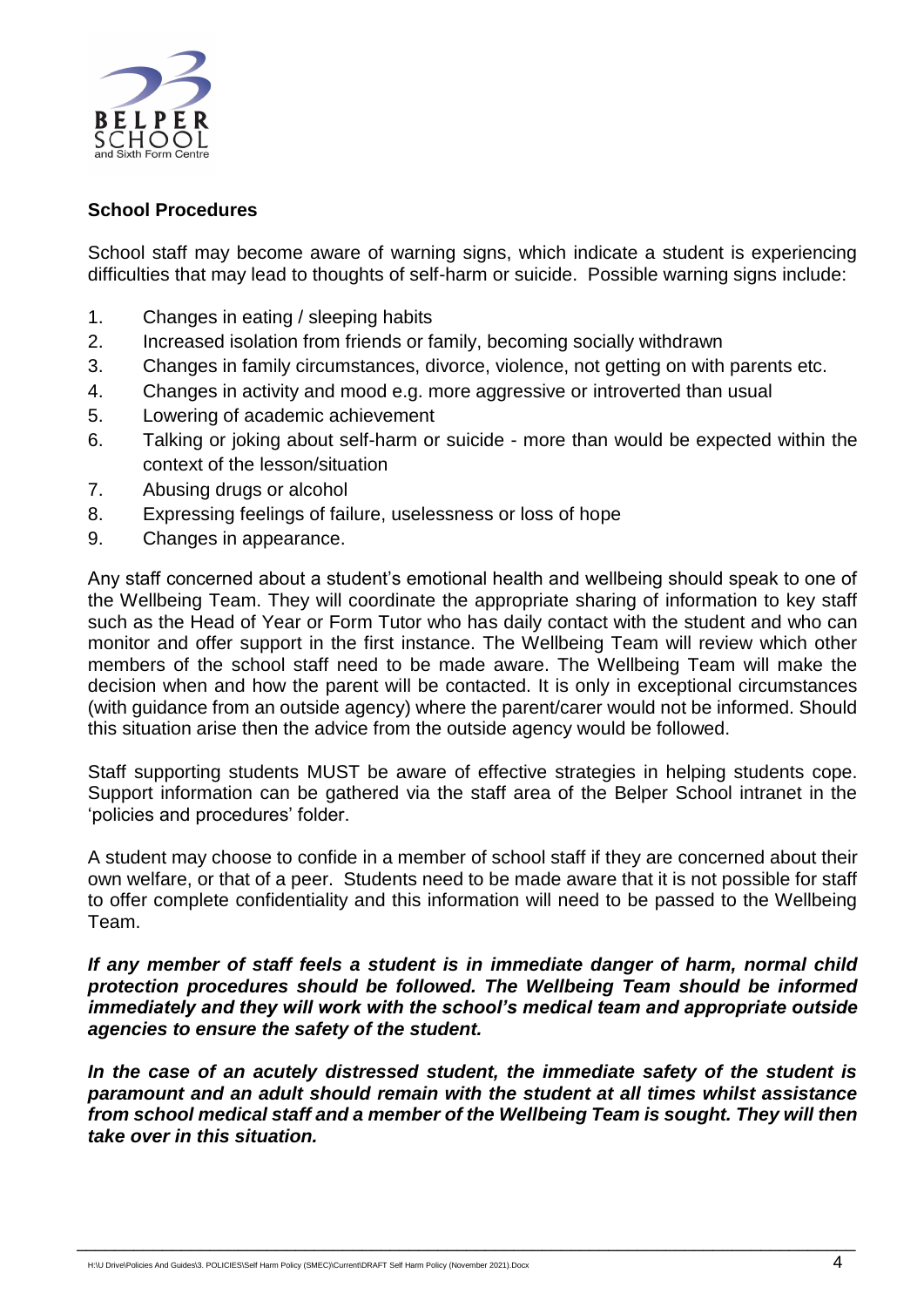

# *If a student has self-harmed in school a first aider should be called for immediate help and then a member of the Wellbeing Team called. If the student is taken to hospital and there is no family member to accompany them, then a member of the school staff will go with them.*

Should parents/carers wish to express concern related to the self-harm of their child or another young person they can contact either their child's tutor/ Head of Year (who will inform the Wellbeing Team) or they can go direct to the school's Wellbeing Team. The school welcomes contact with parents/carers as together we can work to support the young person.

# **How Staff Can Help by:**

- Recognising the signs of distress and offering the young person the opportunity to discuss their feelings. This conversation must be student led.
- Listening to their worries and feelings, and taking them seriously.
- Staving calm.
- Being clear about the risks but making sure they know that with help it is possible to stop self -harming.
- Making sure the student gets referred to a member of the student wellbeing team as soon as possible.

#### **Risk Assessments**

It is recognised that someone who has self-harmed is at greater risk of suicide than the general population. However, this does not mean that everybody that has self-harmed is an immediate risk.

Consideration may need to be given to the completion of a risk assessment. If a person is referred to specialist mental health services, guidance will be sought from CAMHS as to whether a risk assessment is required in this instance. If a student has self-harmed in school then the school will automatically formulate a risk assessment involving all relevant and appropriate professionals. The school will liaise with appropriate professionals and the parent/carer in the managing and implementation of any risk assessment and will communicate fully with them.

#### **Displays of Self-Harm**

The school recognises that the majority of self-harm is a survival and coping strategy for our students. However, we are also aware that where young people are concentrated together, as in a school environment, the actions of a few can affect many others around them. Because of this, we recognise that public displays of self-harm injuries can encourage others to emulate this behaviour. This is why the school insists that all self-harm injuries are covered and not visible to other students. This is not a punishment for the student who self-harms, but a protection for other students who might 'copy' their actions were the injuries publicly visible.